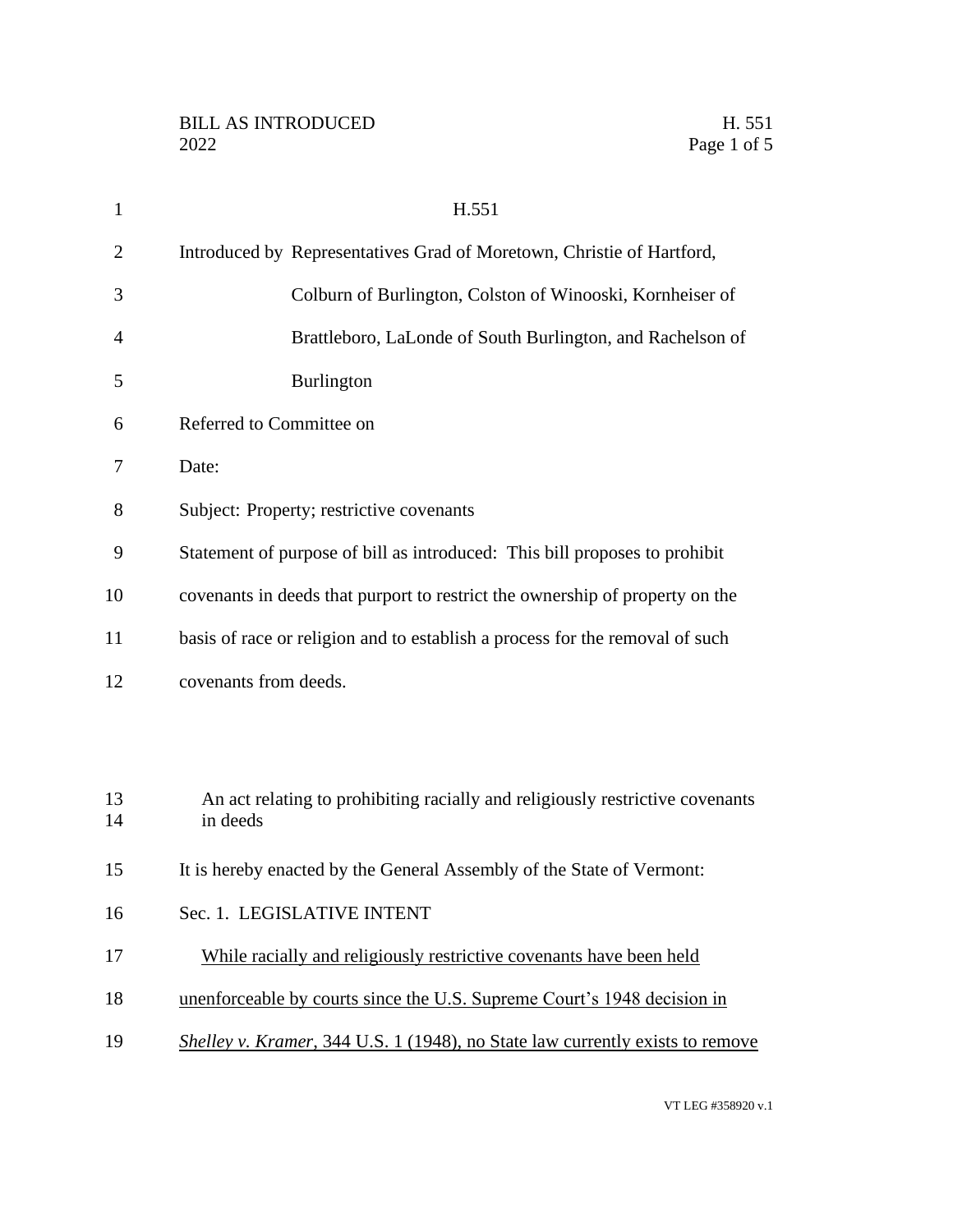| $\mathbf{1}$   | or render these covenants void and to put an end to what was an invidious,         |
|----------------|------------------------------------------------------------------------------------|
| $\overline{2}$ | historical practice of discrimination in the United States. This practice was      |
| 3              | responsible, in part, for preventing Americans of BIPOC and religious              |
| $\overline{4}$ | minority backgrounds from fully participating in one of the greatest expansions    |
| 5              | of wealth and prosperity in this country's history through federally backed        |
| 6              | mortgages and freely available homeownership. It is the intent of the General      |
| 7              | Assembly that this Act prohibit racially and religiously restrictive covenants     |
| 8              | from ever from being used in Vermont again, regardless of their enforceability,    |
| 9              | and that it establish a process for their removal from existing real estate        |
| 10             | transaction records.                                                               |
| 11             | Sec. 2. 27 V.S.A. § 546 is added to read:                                          |
| 12             | § 546. RACIALLY AND RELIGIOUSLY RESTRICTIVE COVENANTS IN                           |
| 13             | DEEDS PROHIBITED; PROCESS FOR REMOVAL                                              |
| 14             | (a)(1) A deed, mortgage, plat, or other recorded device recorded on or after       |
| 15             | July 1, 2022 shall not contain a covenant, easement, or any other restrictive or   |
| 16             | reversionary interest purporting to restrict the ownership or use of real property |
| 17             | on the basis of race or religion.                                                  |
| 18             | (2) A covenant, easement, or any other restrictive or reversionary                 |
| 19             | interest in a deed, mortgage, plat, or other recorded device purporting to         |
| 20             | restrict the ownership or use of real property on the basis of race or religion is |
| 21             | declared contrary to the public policy of the State of Vermont and shall be void   |
|                |                                                                                    |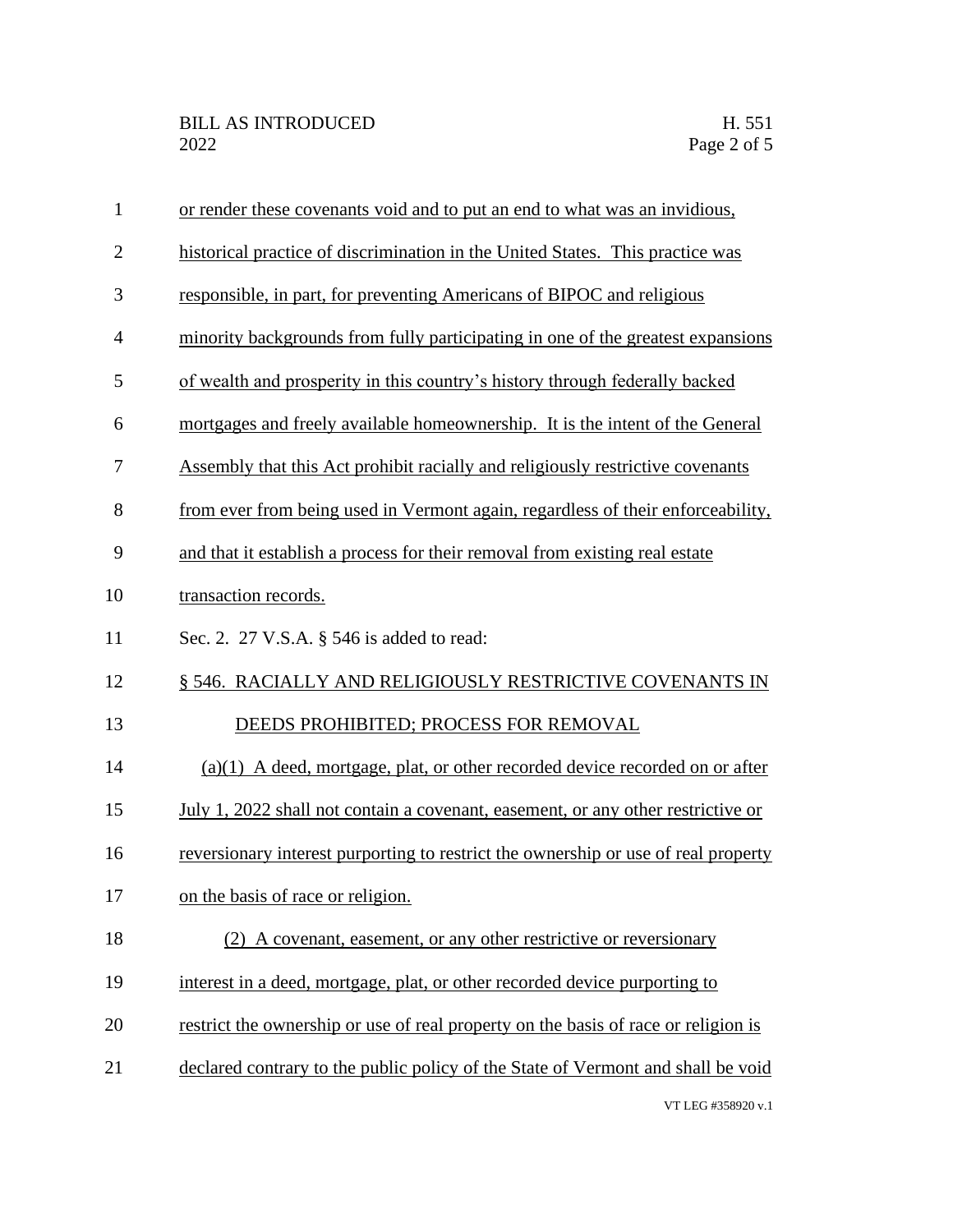| 1              | and unenforceable. This subdivision shall apply to a restrictive covenant         |
|----------------|-----------------------------------------------------------------------------------|
| $\overline{2}$ | executed at any time.                                                             |
| 3              | (b) A restrictive covenant, easement, or similar restrictive or reversionary      |
| $\overline{4}$ | interest prohibited by subsection (a) of this section may be released by the      |
| 5              | owner of the real property interest subject to the covenant by recording a        |
| 6              | Certificate of Release of Certain Prohibited Covenants. The real property         |
| 7              | owner may record the certificate prior to recording a deed conveying the          |
| 8              | property or at any other time the owner discovers that the prohibited covenant    |
| 9              | exists. The certificate may be prepared without assistance of an attorney but     |
| 10             | shall conform substantially to the following Certificate of Certain Prohibited    |
| 11             | Covenants form:                                                                   |
| 12             | "CERTIFICATE OF RELEASE OF CERTAIN PROHIBITED COVENANTS                           |
| 13             | Town of Record:                                                                   |
| 14             | Date of Instrument containing prohibited covenant(s):                             |
| 15             | <b>Instrument Type:</b>                                                           |
| 16             | Deed Book Page<br>or Plat Book ___<br>Page                                        |
| 17             | Name(s) of Current Owner(s):                                                      |
| 18             | <b>Real Property Description:</b>                                                 |
| 19             | <b>Brief Description of Prohibited Covenant:</b>                                  |
| 20             | The covenant contained in the above-mentioned instrument is released from         |
| 21             | the above-described real property to the extent that it contains terms purporting |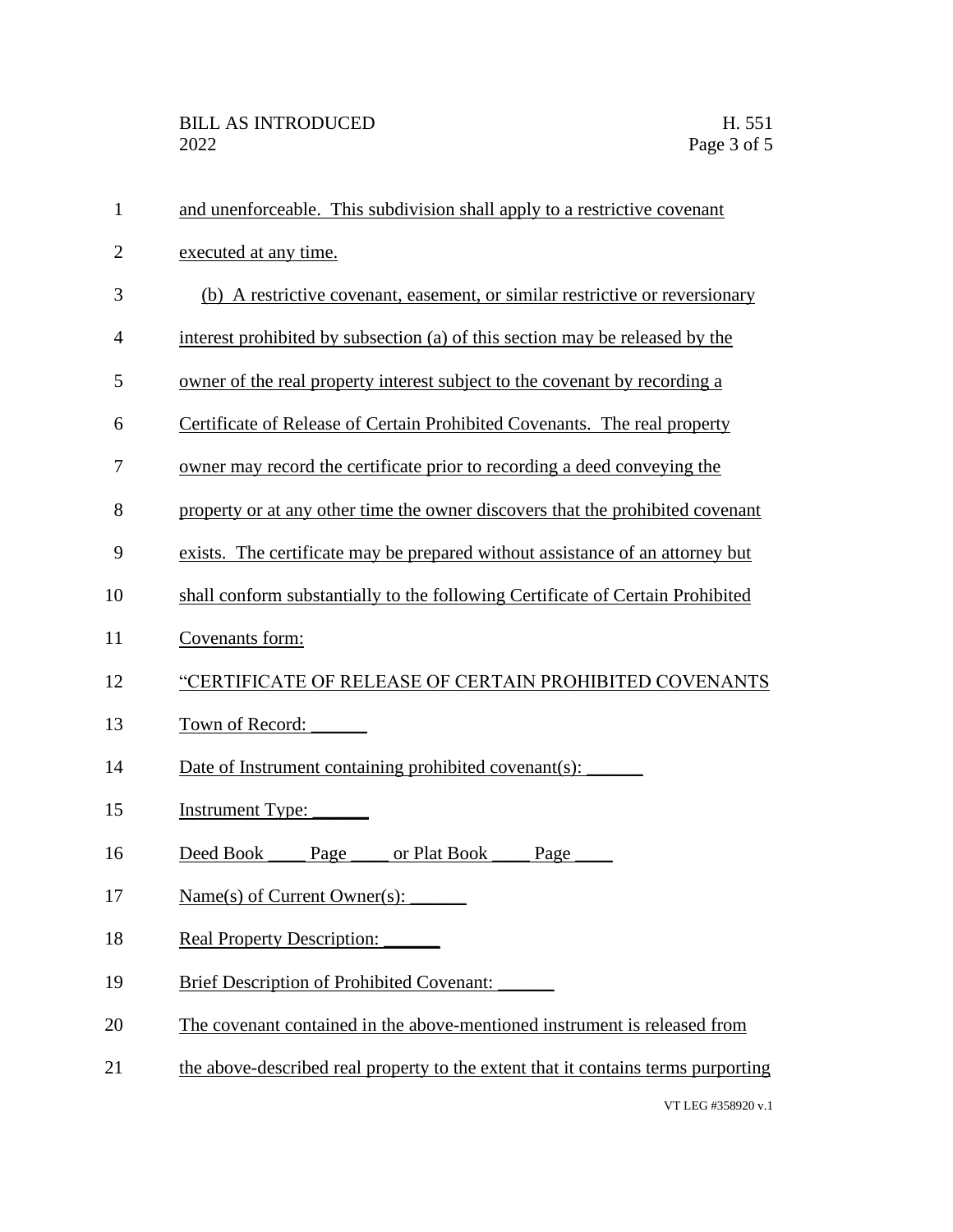| $\mathbf{1}$   | to restrict the ownership or use of the property as prohibited by 27 V.S.A.      |
|----------------|----------------------------------------------------------------------------------|
| $\overline{2}$ | § 546(a).                                                                        |
| 3              | The undersigned is/are the legal owner(s) of the property described herein.      |
| 4              | Given under my/our hand(s) this $\qquad \qquad$ day of $\qquad \qquad$ , 20.     |
| 5              |                                                                                  |
| 6              |                                                                                  |
| 7              | (Current Owners)                                                                 |
| 8              | State of Vermont,                                                                |
| 9              | $Country/City of$ :                                                              |
| 10             | Subscribed, sworn to, and acknowledged before me by _______<br>this<br>day       |
| 11             | of _____, 20 ___.                                                                |
| 12             | <b>My Commission Expires:</b>                                                    |
| 13             |                                                                                  |
| 14             | NOTARY PUBLIC                                                                    |
| 15             | <b>Notary Registration Number:</b>                                               |
| 16             | The clerk has satisfied the requirements of 32 V.S.A. § 1671."                   |
| 17             | (c) A property subject to a Certificate of Release shall reference the           |
| 18             | Release in all subsequent deeds with a description that substantially conforms   |
| 19             | to the following: "This property was once subject to a [racially/religiously]    |
| 20             | restrictive [covenant/easement/other] that has been released by a Certificate of |
| 21             | Release at Book ___: Page ______ in the Town of ________ land records.           |
|                |                                                                                  |